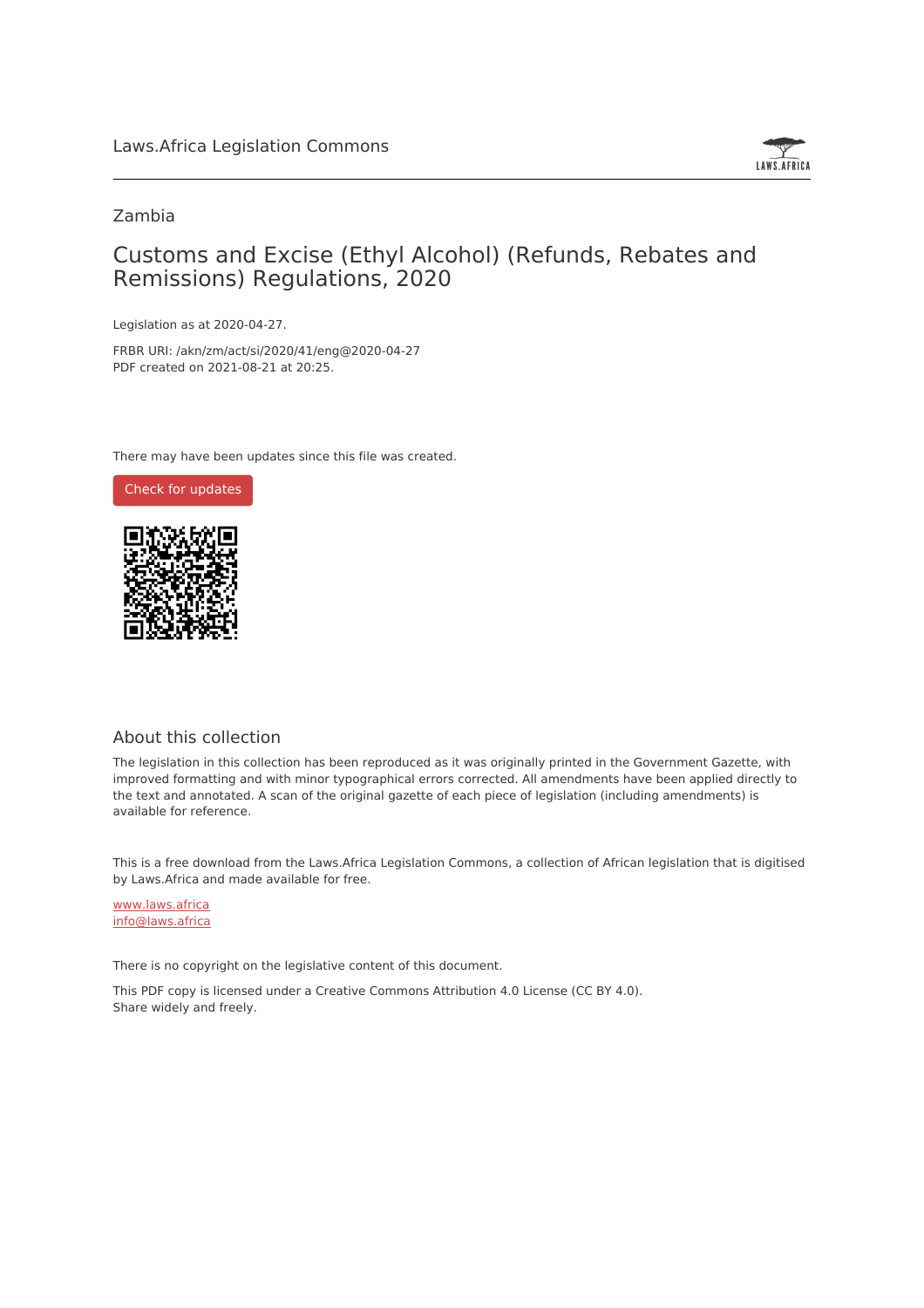# **Table of Contents**

| Customs and Excise (Ethyl Alcohol) (Refunds, Rebates and Remissions) Regulations, 2020 | 3 |
|----------------------------------------------------------------------------------------|---|
| Statutory Instrument 41 of 2020                                                        | 3 |
| 1. Title                                                                               | 3 |
| 2. Interpretation                                                                      | 3 |
| 3. Grant of remission                                                                  | 3 |
| 4. Grant of authority to use ethyl alcohol                                             | 4 |
| 5. Filing of return                                                                    | 4 |
| 6. Obligations of authorised user                                                      | 4 |
| 7. Special provisions with respect to authorised users of ethyl alcohol                | 4 |
| 8. Obligation of authorised user to keep records                                       | 5 |
| 9. Obligation of authorised users to render returns                                    | 5 |
| 10. General                                                                            | 5 |
| 11. Use of ethyl alcohol on terms approved by Commissioner-General                     | 5 |
| 12. Notification of cessation and revocation                                           | 5 |
| 13. Remission off duty on related ethyl alcohol which are lost or destroved            | 6 |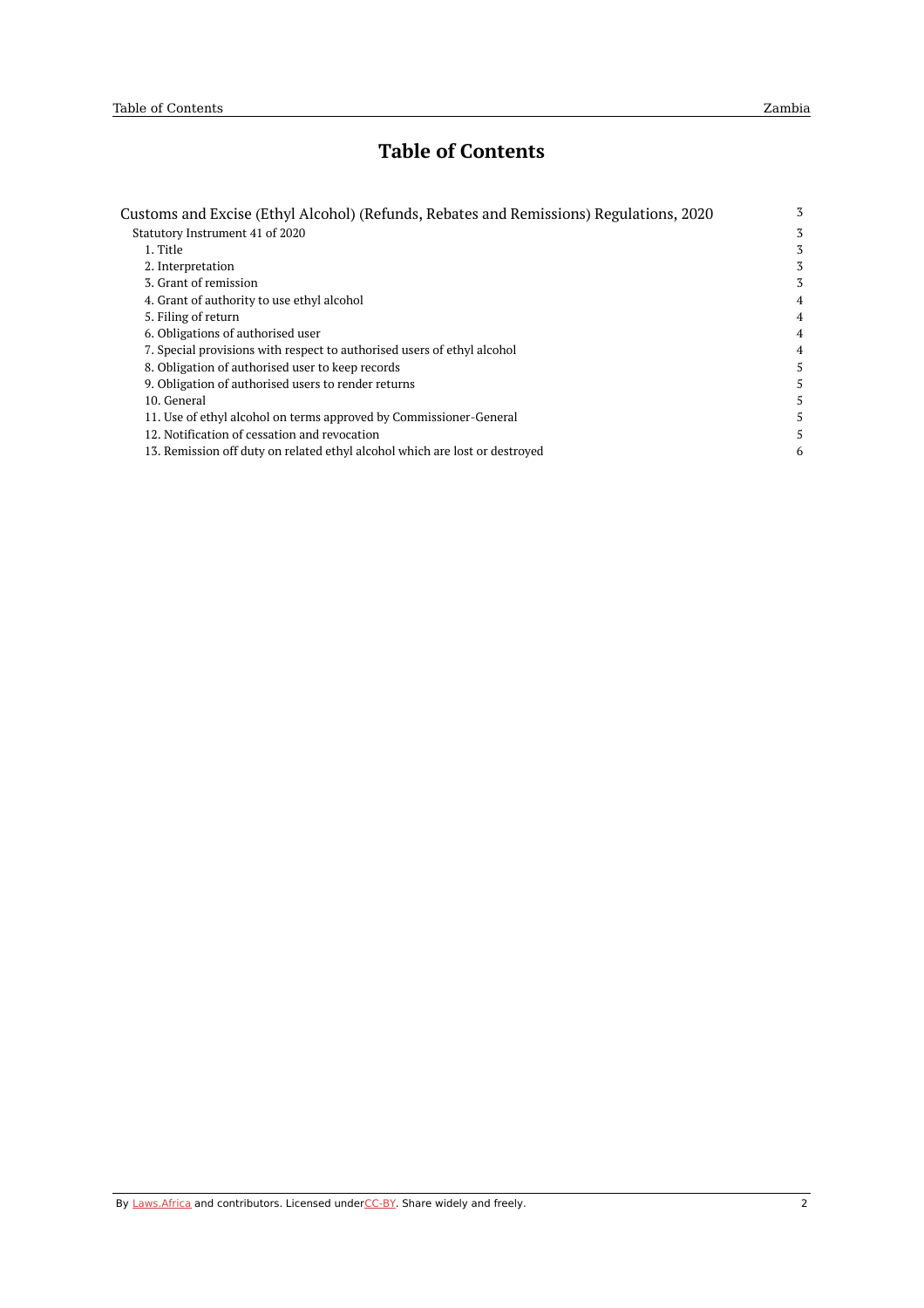#### **Zambia**

# <span id="page-2-1"></span><span id="page-2-0"></span>**Customs and Excise (Ethyl Alcohol) (Refunds, Rebates and Remissions) Regulations, 2020**

# **Statutory Instrument 41 of 2020**

Published in [Government](https://commons.laws.africa/akn/zm/act/si/2020/41/media/publication/zm-act-si-2020-41-publication-document.pdf) Gazette on 27 April 2020 **Assented to on 27 April 2020**

#### **Commenced on 1 March 2020**

*[Up to date as at 27 April 2020]*

In exercise of the powers contained in section 89 of the Customs and Excise Act, the following regulations are made:

#### <span id="page-2-2"></span>**1. Title**

- (1) These Regulations may be cited as the Customs and Excise (Ethyl Alcohol) (Refunds, Rebates and Remissions) Regulations, 2020.
- (2) These Regulations are deemed to have come into operations on 1st March, 2020.

# <span id="page-2-3"></span>**2. Interpretation**

In these Regulations, unless the context otherwise requires—

"**authorised user**" means a person authorised under regulation 4 to use spirits under rebate for a purpose in respect of which a rebate of duty is granted by these Regulations;

"**ethyl alcohol**" means undenatured ethyl alcohol of an alcoholic strength by volume of 80% or higher;

"**official requisition**" means an official requisition issued by an authorised user in terms of regulation 4(2);

"**rebated**" means under rebate of duty granted by these Regulations.

# <span id="page-2-4"></span>**3. Grant of remission**

- (1) Subject to these Regulations, a refund or remission of the whole duty paid or payable shall be granted on ethyl alcohol if such ethyl alcohol is used solely for the manufacture of sanitisers.
- (2) Subject to the provisions of these Regulations, a remission of the whole excise duty shall be granted on ethyl alcohol where the product is—
	- (a) imported directly by an approved manufacturer in accordance with set criteria;
	- (b) is bought directly from a licensed local manufacturer;
	- $(c)$ taken out of a bonded warehouse in accordance with regulation 53 of the Customs and Excise (General) Regulations, 2000 *[S.I. No. 54 of 2000]*; or
	- (d) is removed from one authorised user to another authorised user.
- (3) Nothing contained in sub-regulation (2) shall be construed as prohibiting the removal of ethyl alcohol on which the duty has not been paid—
	- (a) from one distillery to another; or
	- (b) from a licensed distillery to a warehouse if the warehouse is und'er the control of and is licensed in

By [Laws.Africa](https://edit.laws.africa/widgets/pdf-attribution) and contributors. Licensed und[erCC-B](https://edit.laws.africa/widgets/pdf-cc-by)Y. Share widely and freely. 3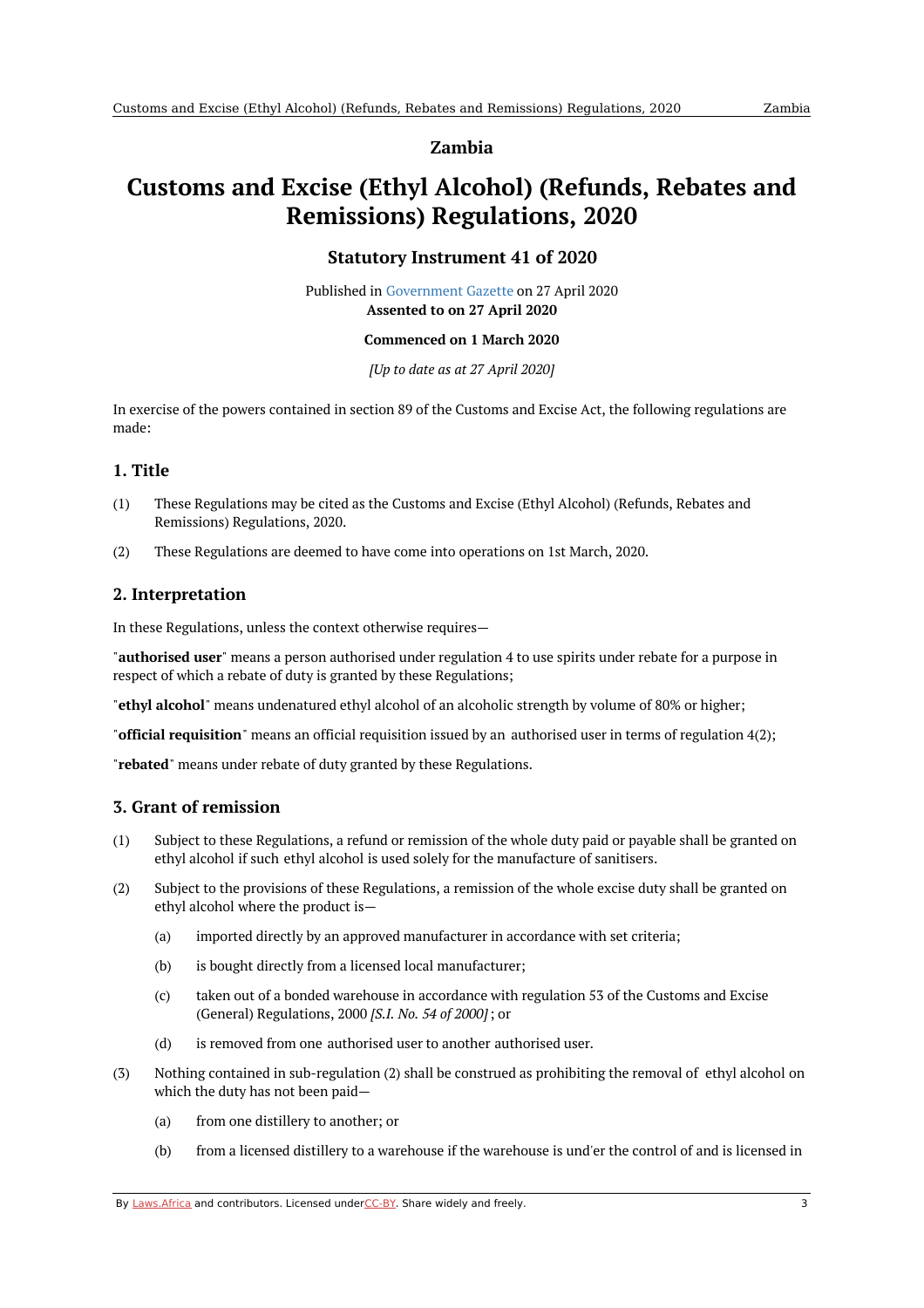the name of the same person as the distillery; for use or disposal.

#### <span id="page-3-0"></span>**4. Grant of authority to use ethyl alcohol**

- (1) Subject to these Regulations, the Commissioner General may, in writing, authorise a person to use ethyl alcohol for the purpose in respect of which a refund or remission of duty is granted by these Regulations.
- (2) The authorisation granted in terms of sub-regulation (1) shall specify—
	- (a) the premises on which the ethyl alcohol is to be used;
	- (b) that the sole purpose for which the ethyl alcohol is to be used is in the manufacture of sanitiser;
	- (c) the manner in which the ethyl alcohol is to be used;
	- (d) the quantity of the ethyl alcohol to be imported or sourced locally;
	- (e) the country of origin, in case of an importation;
	- (f) the name and TPIN of consignee; and
	- (g) the name and TPIN of the local supplier.
- (3) The Commissioner-General shall not authorise any person to use rebated ethyl alcohol for any purpose other than the manufacture of sanitiser.
- (4) A manufacturer shall not sell or dispose of the goods on which excise duty has been suspended pursuant to these Regulations without the authorisation of the Commissioner-General.
- (5) The Commissioner-General may, before granting authorisation, require an authorised user to furnish information relating to the manufacturing process of the sanitiser and any other information that the Commissioner-General may specify.

# <span id="page-3-1"></span>**5. Filing of return**

- (1) An application made under these Regulations shall be accompanied by a duly signed declaration by the authorised user attesting to the use of the ethyl alcohol.
- (2) All local purchases of ethyl alcohol shall be accompanied by a valid local purchase order.

# <span id="page-3-2"></span>**6. Obligations of authorised user**

An authorised user shall ensure that—

- (a) ethyl alcohol obtained in accordance with these Regulations is kept in a secure place under the control of the authorised user;
- (b) ethyl alcohol is withdrawn from stock only under the supervision of the authorised user and in such quantities that are required for immediate use; and
- $(c)$ all provisions of these Regulations regarding the location and security of the ethyl alcohol are complied with.

# <span id="page-3-3"></span>**7. Special provisions with respect to authorised users of ethyl alcohol**

- (1) The Commissioner General may direct that an authorised user shall not carry out any manufacturing operation in which ethyl alcohol is used unless the manufacturing operation is supervised by an authorised officer.
- (2) Despite the other provisions of these Regulations, where an authorised user uses a large quantity of ethyl alcohol continuously, in relation to the particular nature of the operation, the Commissioner-General may

By [Laws.Africa](https://edit.laws.africa/widgets/pdf-attribution) and contributors. Licensed und[erCC-B](https://edit.laws.africa/widgets/pdf-cc-by)Y. Share widely and freely. 4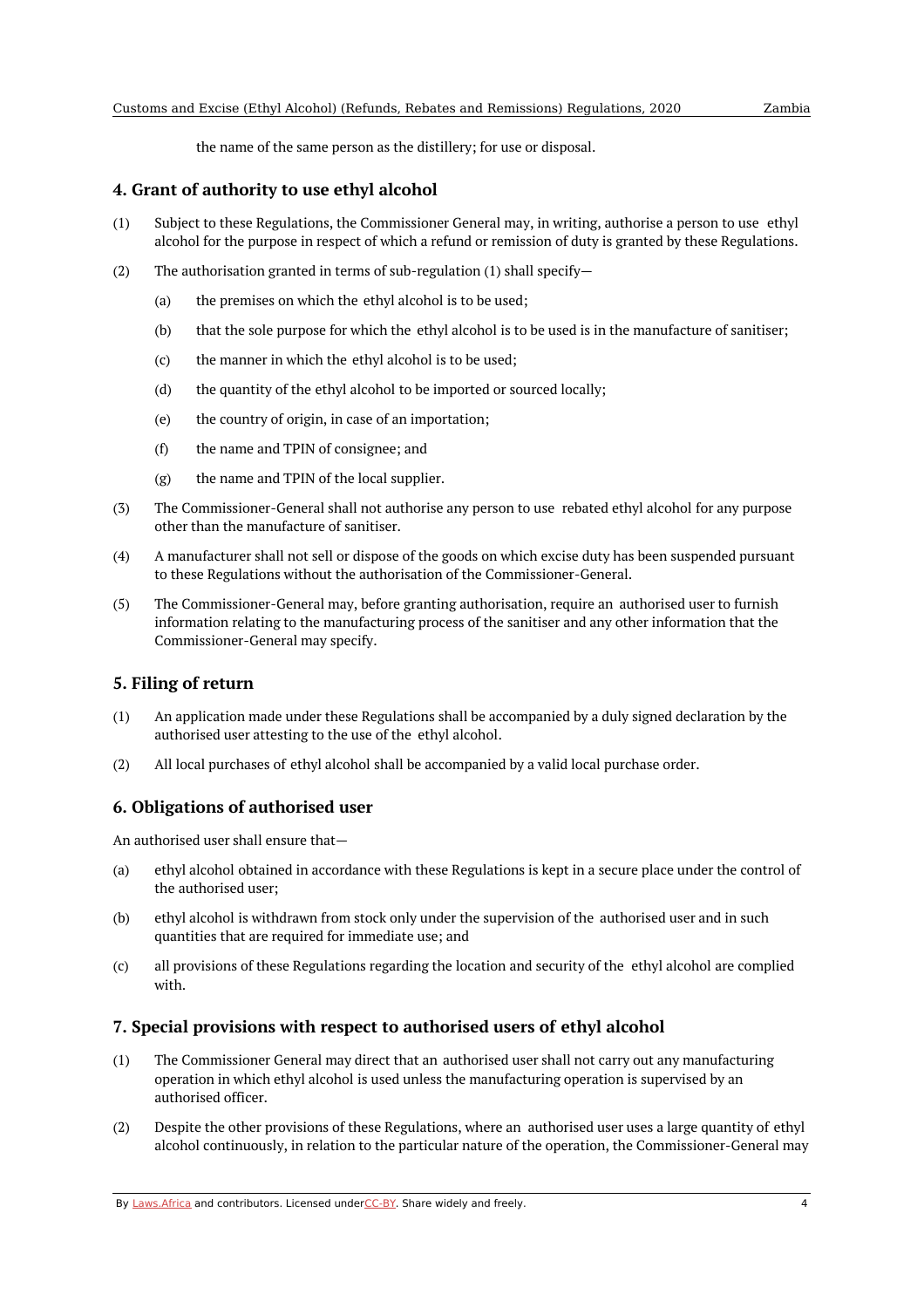make special arrangements that as the Commissioner-General considers necessary to protect revenue.

#### <span id="page-4-0"></span>**8. Obligation of authorised user to keep records**

- (1) An authorised user shall keep records, in a form approved by the Commissioner General, showing full particulars of all receipts and disposals of ethyl alcohol in respect of each month and the stock on hand at the end of each month, in a manner that the ethyl alcohol can readily be accounted for to the satisfaction of the Commissioner-General.
- (2) Where an authorised user is licensed in terms of section 93 of the Act, the Commissioner-General shall allow the authorised user to keep such books as will comply with the provisions of section 108 of the Act.
- (3) Subject to the provisions of sub-regulation (1), where an authorised user fails to keep records in the approved manner, that ethyl alcohol received by the authorised user during the period when the records were not so kept is deemed to have been used for a purpose other than that for which the approval was granted and the duty due on that ethyl alcohol is payable unless the authorised user satisfies the Commissioner-General that the ethyl alcohol was used for the purpose of manufacture of sanitiser.

#### <span id="page-4-1"></span>**9. Obligation of authorised users to render returns**

- (1) An authorised user shall submit a return on or before the fifteenth day of the subsequent month, indicating—
	- (a) the ethyl alcohol on hand at the beginning of the month;
	- (b) the quantity of ethyl alcohol received during the previous month;
	- (c) the quantity of ethyl alcohol used, sold or otherwise disposed of during that month;
	- (d) the quantity of ethyl alcohol on hand at the end of that month; and
	- (e) the manufacturing and business activities undertaken during the month.
- (2) If the authorised user is licensed in terms of section 93 of the Act, the Commissioner-General may allow that authorised user to render returns that will comply with the provisions of section 108 of the Act and this Regulation.

#### <span id="page-4-2"></span>**10. General**

An authorised user whose authority is revoked by the Commissioner-General is not entitled to a refund of the whole or any portion of the fee paid under this Regulation.

#### <span id="page-4-3"></span>**11. Use of ethyl alcohol on terms approved by Commissioner-General**

Except with the consent of the Commissioner-General, an authorised user shall not use or dispose of ethyl alcohol otherwise than in accordance with the terms of Commissioner-General's authority and the provisions of these Regulations.

#### <span id="page-4-4"></span>**12. Notification of cessation and revocation**

- (1) Where an authorised user ceases to use ethyl alcohol in accordance with the terms of the authority granted to him under these Regulations, the authorised user shall notify the Commissioner General accordingly.
- (2) The Commissioner-General may revoke the authority granted to an authorised user under these Regulations if that authorised user—
	- (a) ceases to use ethyl alcohol in accordance with the terms of that authority; or

By [Laws.Africa](https://edit.laws.africa/widgets/pdf-attribution) and contributors. Licensed und[erCC-B](https://edit.laws.africa/widgets/pdf-cc-by)Y. Share widely and freely.